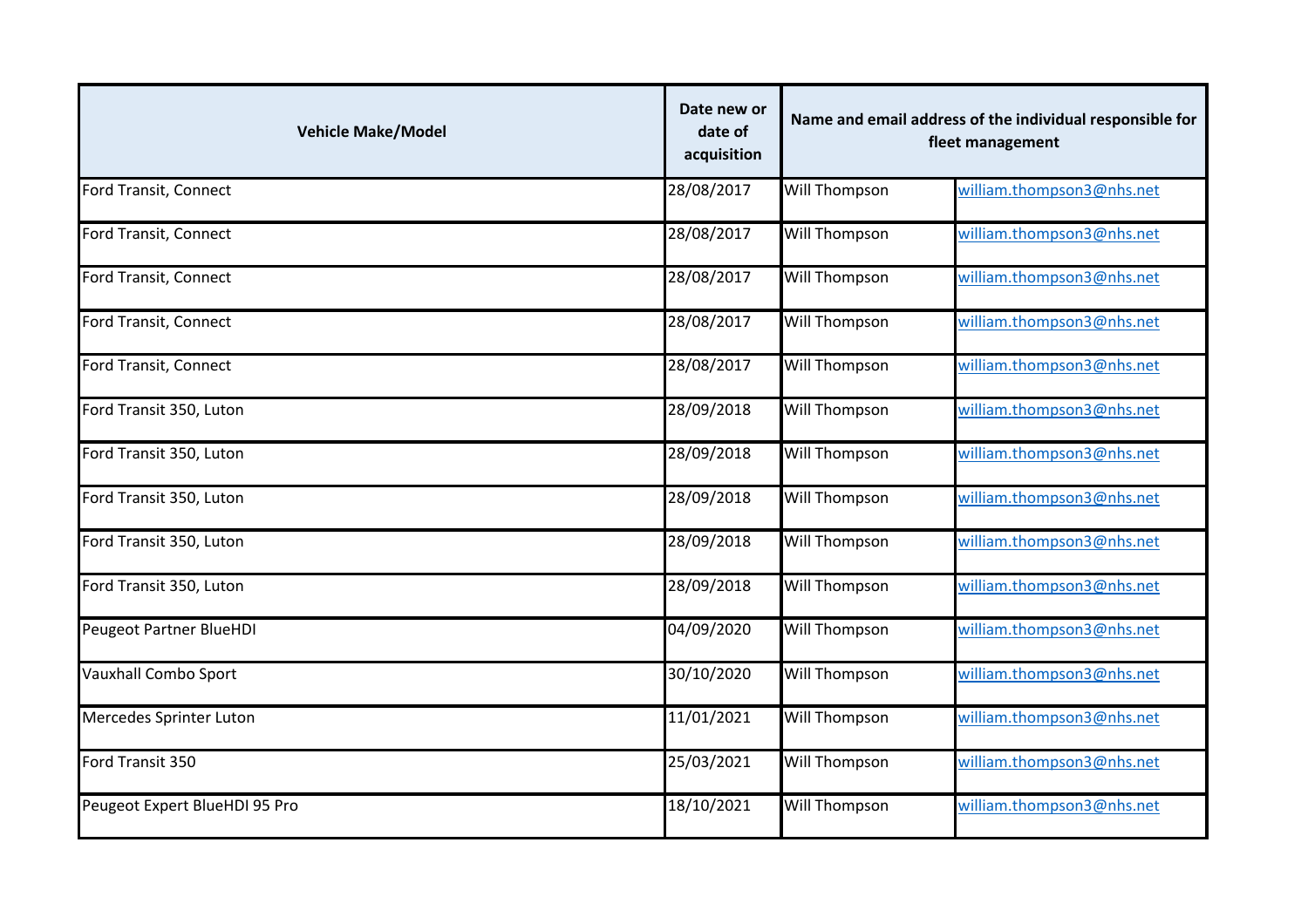| <b>Ford Transit Custom</b>                                     | 05/11/2021 | Will Thompson  | william.thompson3@nhs.net |
|----------------------------------------------------------------|------------|----------------|---------------------------|
| Peugeot 206 Electric                                           | 01/09/2020 | Will Thompson  | william.thompson3@nhs.net |
| Mercedes Sprinter Chiller                                      | 13/09/2021 | Will Thompson  | william.thompson3@nhs.net |
| Mercedes Sprinter Luton                                        | 26/11/2021 | Will Thompson  | william.thompson3@nhs.net |
| Mercedes Sprinter Luton                                        | 26/11/2021 | Will Thompson  | william.thompson3@nhs.net |
| Mercedes Sprinter Luton                                        | 26/11/2021 | Will Thompson  | william.thompson3@nhs.net |
| Mercedes Sprinter Luton                                        | 07/12/2021 | Will Thompson  | william.thompson3@nhs.net |
| Mercedes Sprinter Luton                                        | 26/11/2021 | Will Thompson  | william.thompson3@nhs.net |
| Renault CAPTUR HATCHBACK - 1.3 TCE 130 Iconic 5dr              | 12/08/2019 | Daniel O'Neill | info@knowlesfleet.com     |
| Ford FOCUS 1.0 ECOBOOST 125 ZETEC 5dr ESTATE                   | 14/10/2019 | Daniel O'Neill | info@knowlesfleet.com     |
| Renault CLIO HATCHBACLK - 0.9 TCE 90 Iconic 5dr                | 13/11/2019 | Daniel O'Neill | info@knowlesfleet.com     |
| Citroen BERLINGO MULTISPACE DIESEL 1.5 BLUEHDI 100 FLAIR M 5dr | 03/02/2020 | Daniel O'Neill | info@knowlesfleet.com     |
| Seat LEON SPORT TOURER - 1.0 TSI SE Dynamic [EZ] 5dr           | 13/02/2020 | Daniel O'Neill | info@knowlesfleet.com     |
| Toyota AYGO HATCHBACK 1.0 VVT-i X-Play 5dr                     | 19/05/2020 | Daniel O'Neill | info@knowlesfleet.com     |
| Toyota AYGO HATCHBACK 1.0 VVT-i X-Play 5dr                     | 24/02/2020 | Daniel O'Neill | info@knowlesfleet.com     |
| Seat LEON ESTATE - 1.0 TSI SE Dynamic [EZ] 5dr                 | 28/07/2020 | Daniel O'Neill | info@knowlesfleet.com     |
| Seat LEON ESTATE - 1.0 TSI SE Dynamic [EZ] 5dr                 | 27/07/2020 | Daniel O'Neill | info@knowlesfleet.com     |